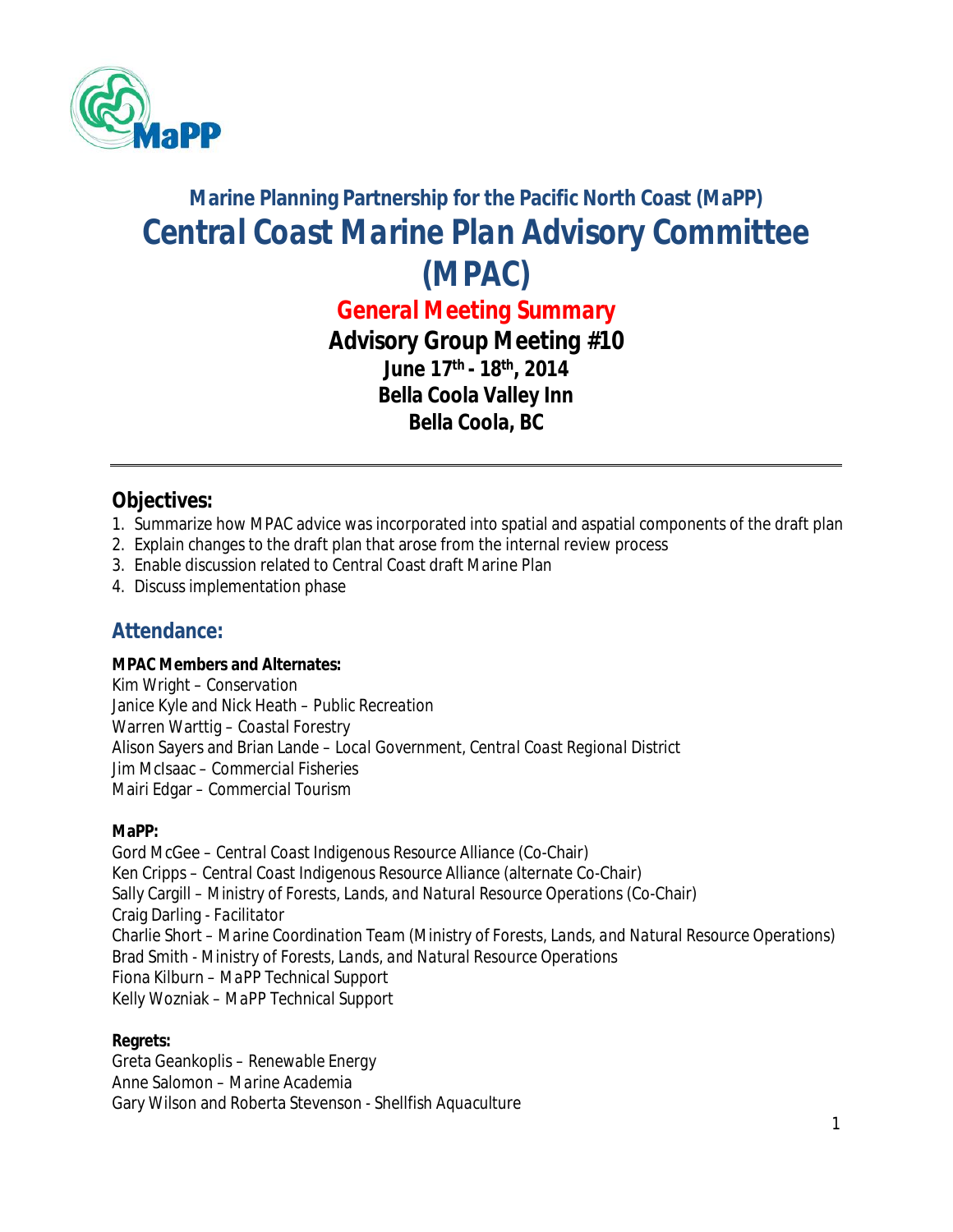

Diana Chan and Karin Bodtker – *Conservation* Hans Granander - *Coastal Forestry* Richard Opala and Les Neasloss – *Finfish Aquaculture* Kim Olsen *– Commercial Fisheries* Evan Loveless *– Commercial Tourism* Mike Pfortmueller and Sid Keay –*Recreational Fishing Service Providers*

**Observers:**

Wilfred Dawson (Day 1 morning) *– Nuxalk Community Coordinator* 

# **Day 1: June 17 th**

#### **Welcome and Opening:**

- Gord provided a welcome on behalf of the Central Coast Technical Team
- Sally discussed the objectives of the meeting and reviewed the agenda

## **Updates:**

- $\bullet$  The Central Coast draft Marine Plan was posted for public review on June 6<sup>th</sup>, 2014. It is the fourth sub-regional plan to go through the public review process and will be available for comment until July 11<sup>th</sup>, 2014.
- Public review periods for the North Vancouver Island (NVI), North Coast (NC) and Haida Gwaii (HG) draft marine plans have already closed. Sub-regional technical teams are in the process of reviewing comments received through the public review process, and incorporating them as appropriate.
- The Regional Priorities Plan is being reviewed by the Regional Marine Advisory Committee (RMAC) and the sub-regional technical teams. It is expected to be posted for public review in Fall, 2014.
- Work terms for some MaPP contractors and Provincial and First Nations staff will be extended until the end of October 2014 to ensure all MaPP commitments are fulfilled.
- The Marine Coordination Team (MCT) is beginning to focus on developing Implementation Agreements and securing funding for implementation of approved MaPP outputs.

# **Round Table:**

- MPAC members provided updates from their sectors and shared thoughts and discussion points from the open house that occurred on June  $16<sup>th</sup>$ , 2014.
- Topics discussed included:
	- o Options for disseminating educational materials to marine users
	- o Concern about potential misrepresentation of maps in the Central Coast draft Marine Plan
	- o The role of local government through the implementation process
	- o The upcoming (July 10) presentation to the Central Coast Regional District
	- o Challenges associated with getting feedback from some sectors at this time of year

# **Revisions to Chapters 1-4 (Introductory Chapters):**

Gord reviewed the key steps through which the Central Coast draft Marine Plan was developed.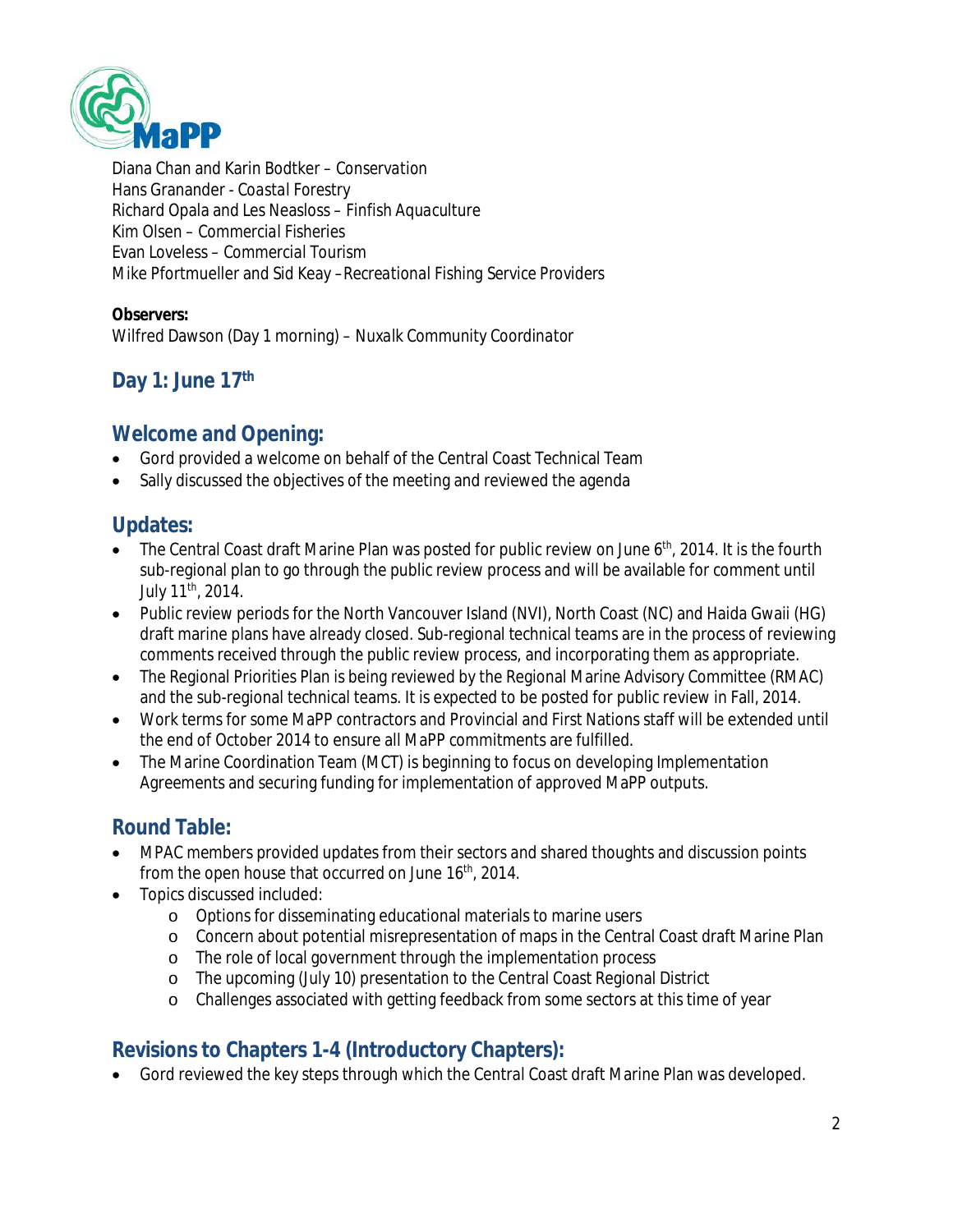

- The public review version includes feedback incorporated from the MPAC, from the Province (including feedback from the Ministry of Environment including BC Parks, Energy and Mines, International Trade, Natural Gas Development, Attorney General, Agriculture, Transportation and Infrastructure, Forests, Lands and Natural Resource Operations, Jobs, Tourism and Skills Training, and Aboriginal Relations and Reconciliation) and internal review by the Heiltsuk, Kitasoo/Xai'Xais, Nuxalk, and Wuikinuxv Nations.
- Gord reviewed the revisions that were made to the introductory chapters. The following advice/ feedback was received:
	- o Suggestion to add a section about topics of importance that are not addressed in the Central Coast draft Marine Plan (ie, tanker traffic, enforcement responsibilities, sale of fish) as this is included in other sub-regional plans.
	- o Suggestion to add a section on the broader socio-economic situation in the plan area and the importance of maintaining a strong local connection to resources.
	- o Suggestion to address the issue of unpredictability of cyclical changes in Section 4.2 (economic development) in addition to management decisions.

# **Revisions to Chapters 5 (Management Direction):**

- Gord reviewed the revisions that were made to Chapter 5. The following advice/ feedback was received:
	- o Suggestion to split out issue 3 from Section 5.2 (Monitoring and Enforcement) and make it its own section
	- o Suggestion to make tone in tourism, aquaculture and renewable energy chapters more positive in order to match tone of lines 480-484. Potential options include switching the order of the objectives, adding "potential" to impact, or changing "impact" to "effects"
	- o Suggestion to include Scott Islands on the proposed protection map in the protection chapter
	- o Suggestion to reference ocean acidification somewhere in Chapter 5. May be most logical to include in Section 5.5, along with a discussion about how  $CO<sub>2</sub>$  causes both acidification and climate change. Alternatively it could be built into its own section or included in the aquaculture section.
	- o The way that Crown agencies are referenced throughout the document should be consistent
	- o Misleading to only reference PMZ 79 as an important carbon sink
	- o Suggestion to add language about how commercial tourists often also participate in recreational fishing

# **Revisions to Chapters 6 (Spatial Plan):**

- Sally reviewed the revisions that were made to Chapter 6. The following advice/ feedback was received:
	- o Explain why IUCN II's in the Central Coast draft Marine Plan are not always large
	- o Consider changing the acceptability of aquaculture in Rescue Bay because of the adjacent terrestrial Conservancy
	- o Consider adding a condition related to visual quality and shore access for shellfish aquaculture in McMullin Group